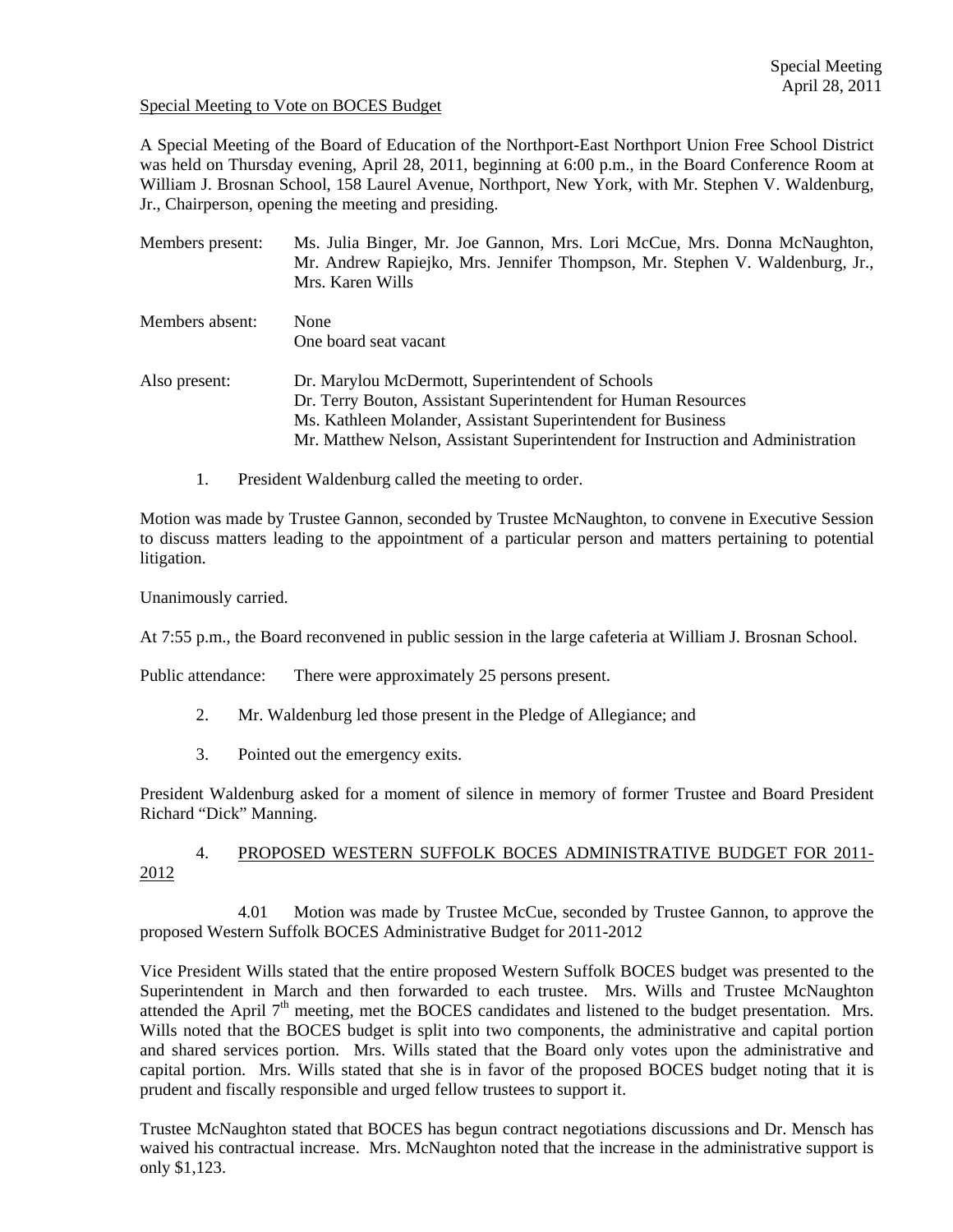There was a brief discussion regarding special education and vocational services provided by BOCES.

Vote on Trustee McCue's motion to approve the proposed Western Suffolk BOCES Administrative Budget for 2011-2012 was unanimously carried.

## 5. CANDIDATES FOR THREE YEAR TERMS ON THE WESTERN SUFFOLK BOCES BOARD OF EDUCATION

 5.01 Motion was made by Trustee Wills, seconded by Trustee Gannon, to approve the following candidates to three year terms on the Western Suffolk BOCES Board of Education:

- 5.01.1 Mrs. Jeannette Santos (Amityville USFD)
- 5.01.2 Mr. Peter Wunsch (Commack UFSD)

Unanimously carried.

Dr. Marylou McDermott, Superintendent, stated that at around 11:00 a.m. East Northport Middle School Principal Joann Kroon was informed about writing on a boys' bathroom wall saying there was a bomb in the school. Immediately a plan was put into action to relocate all students to the Trinity Regional School. Transportation Director Maryellen Johnson provided buses to transport the students. All students were safe and pizza was provided for lunch. Mrs. Kroon sent a Connect-Ed message to her parents and Dr. McDermott sent a Connect-Ed message to all parents in the District. Dr. McDermott stated that at all times the students were safe. The police were brought in and nothing was found in the building. Dr. McDermott stated that school will reopen in the morning. Dr. McDermott thanked Monsignor Dreasen at St. Anthony's who welcomed the students.

### 6. SUPERINTENDENT'S REPORT, GENERAL – FOR BOARD ACTION

Motion was made by Trustee Gannon, seconded by Trustee McNaughton, to approve all items under 6., including Supplemental 6.01.2, Schedule A (#1-2).

 6.01 Personnel Schedules, each dated April 28, 2011, and each attached and made part of the official minutes:

- 6.01.1 Schedule L PDC UTN
- 6.01.2 Schedule A Certified Staff
- 6.02 Adopting the Calendar of 2011-2012 Board of Education Meetings

Unanimously carried.

### 7. SUPERINTENDENT'S REPORT, FINANCIAL – FOR BOARD ACTION

Motion was made by Trustee McNaughton, seconded by Trustee McCue to approve items 7.01 and 7.02.

7.01 Approving a transfer of general fund appropriations in the 2010-2011 budget

7.02 Approving the following resolution to authorize the execution of an Inter-Municipal Agreement with Suffolk County for the procurement of natural gas:

 "WHEREAS, sub-division (c) of section (1) of Article IX of the New York State Constitution provides that "Local governments shall have power to agree, as authorized by act of the legislature, with the federal government, a state or one or more other governments within or without the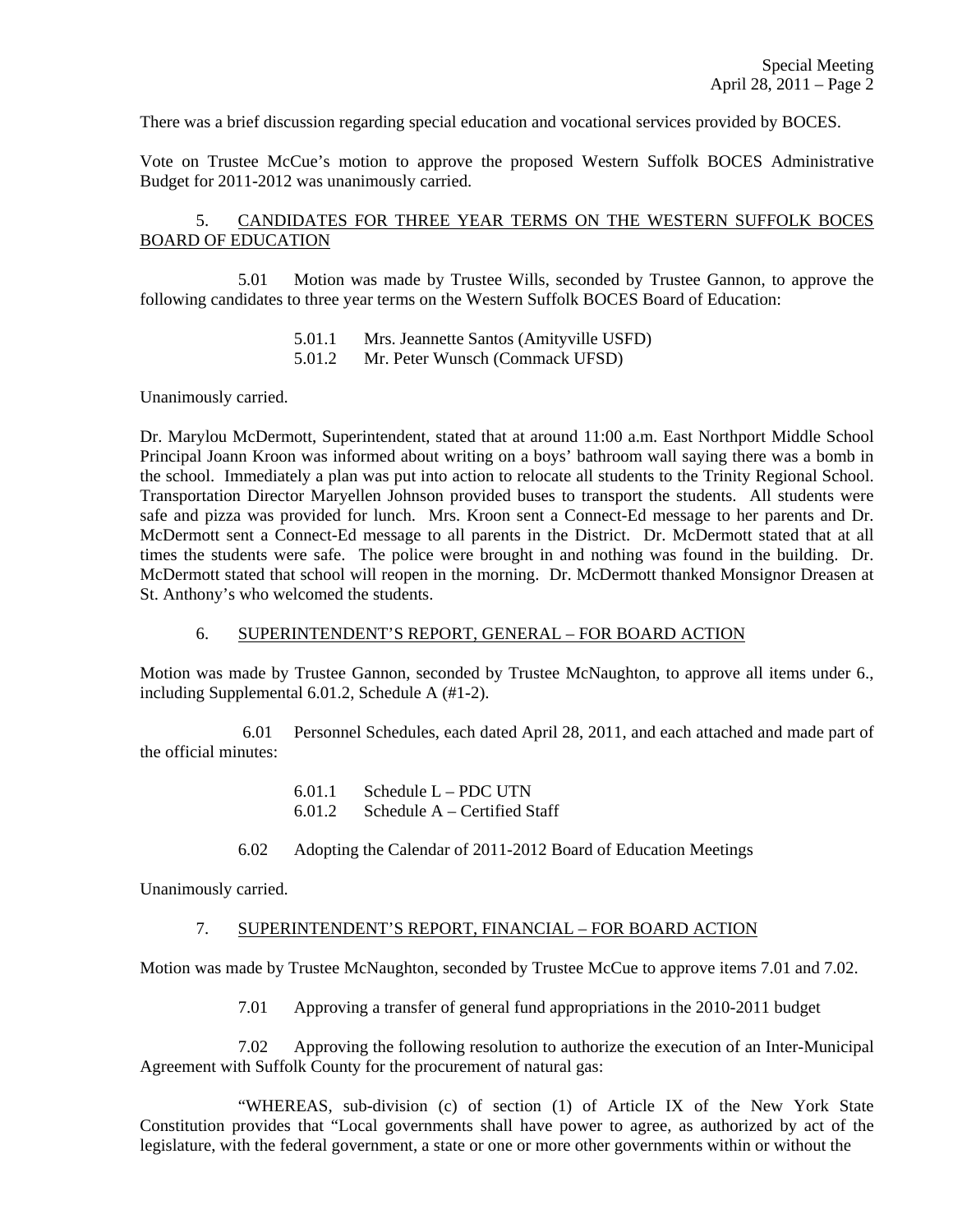state, to provide cooperatively, jointly or by contract any facility, service, activity, or undertaking which each participating local government has the power to provide separately…," and

 WHEREAS, sub-division (1) of § 119-o of Article 5-G of the General Municipal Law provides, in part, that "In addition to any other general or special powers vested in municipal corporations and districts for the performance of their respective functions, powers or duties on an individual, cooperative, joint or contract basis, municipal corporations and districts shall have power to enter into, amend, cancel and terminate agreements for the performance among themselves or one for the other of their respective functions, powers and duties on a cooperative or contract basis or for the provision of a joint service…," and

 WHEREAS, paragraph (d) of sub-division (2) of § 119-O of Article 5-G of the General Municipal Law authorizes agreements relating to "purchasing and making of contracts subject to general laws applicable to municipal corporations and school districts;" and

 WHEREAS subdivision (a) of §119-n of Article 5-G provides that "The term 'municipal corporation' means a county outside the city of New York, a city, a town, a village, a board of cooperative educational services, fire district or a school district"; and

 WHEREAS, Northport-East Northport Union Free School District is an educational/municipal corporation and

 WHEREAS, Northport-East Northport Union Free School District has determined that, in the interest of realizing cost savings, it is to its advantage to participate, through Suffolk County's Department of Public Works, in Suffolk County's bidding and award procedures for the procurement of natural gas, by including the demand for natural gas of Northport-East Northport Union Free School District in the County's request for bidders; and

 WHEREAS, it is in the mutual interest of Suffolk County to include Northport-East Northport Union Free School District's demand for natural gas in its request for bidders for natural gas for County facilities, in order to maximize purchasing value and obtain a more favorable price, which will amount to a cost savings for Suffolk County;

 NOW, THEREFORE, BE IT RESOLVED that the Northport-East Northport Union Free School District is hereby authorized, empowered, and directed to enter into an inter-municipal agreement with Suffolk County, in a form acceptable to the Board attorney, pursuant to § 119-0 of the General Municipal Law, to promote efficient and economical purchasing opportunities for natural gas; and

 BE IT FURTHER RESOLVED that such agreement shall provide that Northport-East Northport Union Free School District and any of its affiliates, successors, and assigns shall be solely responsible for payments due the successful contractor or vendor for their individual purchases"

Unanimously carried.

Motion was made by Trustee McCue, seconded by Trustee Binger, to approve all items under 7.03.

7.03 Receiving the following donations to the District:

7.03.1 Ninety-seven (97) paperback copies of the Merriam-Webster Dictionary from the East Northport Rotary Club to Fifth Avenue Elementary School, value estimated by the donor to be approximately \$630.50

7.03.2 \$100.00 from Charles and Anna Hernandez to the Lt. Commander Christopher C. Tragna Memorial Scholarship Fund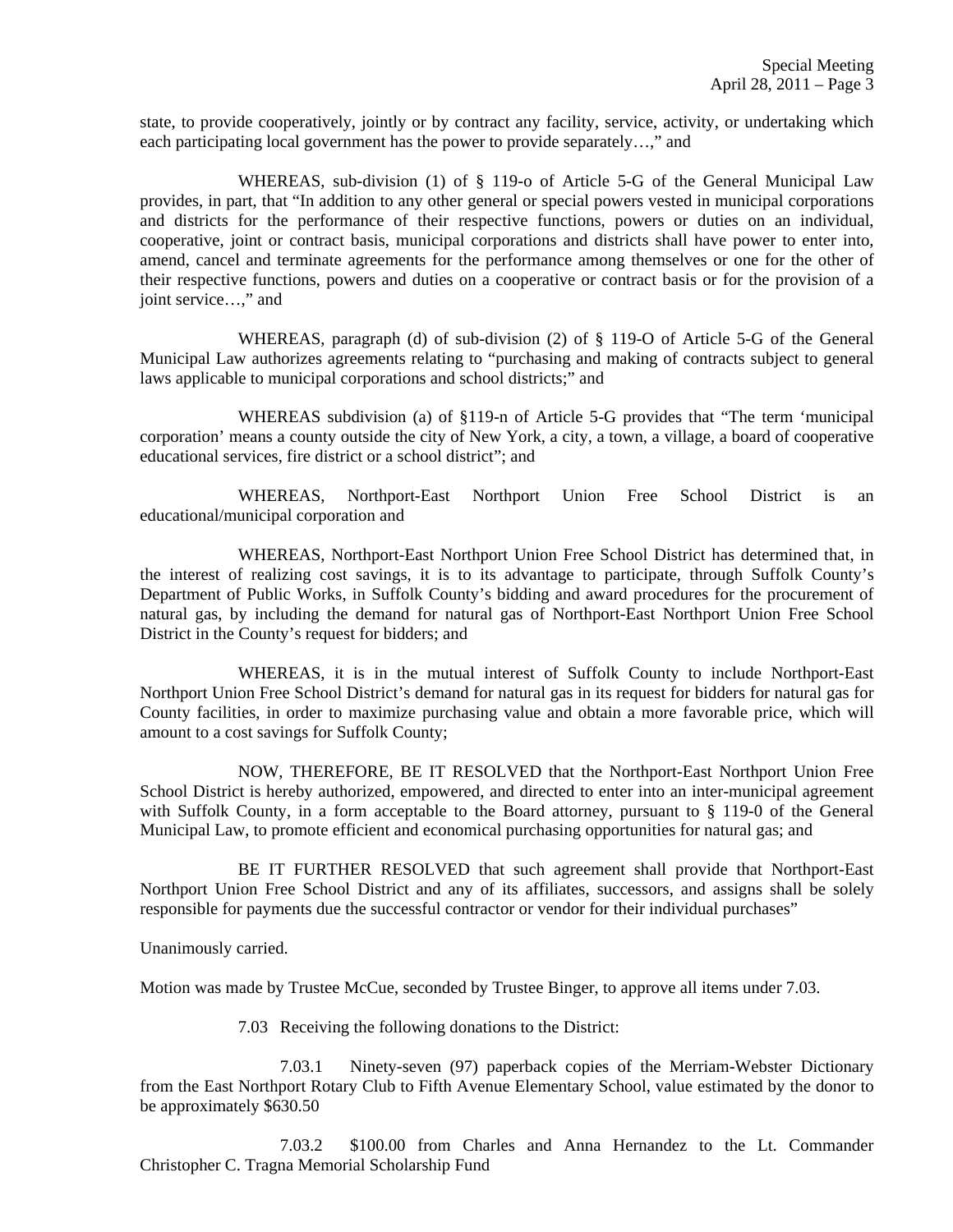7.03.3 \$250.00 from Lawrence and Vaughan Kusko to the Lt. Commander Christopher C. Tragna Memorial Scholarship Fund

7.03.4 \$500.00 from Matthew J. Weismantle to the Lt. Commander Christopher C. Tragna Memorial Scholarship Fund

7.03.5 \$100.00 from Santo Tantillo and Agatha Tantillo to the Michael C. Kauffman Memorial Scholarship

7.03.6 \$200.00 from Sabrina Kauffman to the Michael C. Kauffman Memorial Scholarship

7.03.7 \$100.00 from Sonia Padgett to the Robert P. Padgett Memorial Scholarship

7.03.8 \$100.00 from Rebecca Padgett to the Robert P. Padgett Memorial Scholarship

7.03.9 \$50.00 from Donald and Donna McNaughton to the Robert and Marjorie Krueger Scholarship

7.03.10  $$250.00$  from various donors contributed at the  $21<sup>st</sup>$  Annual Faculty Scholarship Concert to the Dora Clarke Memorial Scholarship

7.03.11 \$355.00 from various donors contributed at the 21<sup>st</sup> Annual Faculty Scholarship Concert to the Garland Butts Memorial Scholarship

7.03.12 \$200.00 from various donors contributed at the 21<sup>st</sup> Annual Faculty Scholarship Concert to the James J. Cassara Scholarship

Vote on Trustee McCue's motion to approve all items under 7.03 was as follows:

YES: Ms. Binger, Mr. Gannon, Mrs. McCue, Mr. Rapiejko, Mrs. Thompson, Mr. Waldenburg, Mrs. Wills

ABSTAIN: Mrs. McNaughton

Motion passed.

Motion was made by Trustee Gannon, seconded by Trustee Rapiejko, to approve all items under 7.04 and 7.05.

 7.04 Authorizing the Board President to sign a contract with the following school districts to provide Health Services for Northport-East Northport students attending school in that district for the 2010-2011 school year:

 7.04.1 Smithtown Central School District, six (6) students attending Harbor Country Day School and fifteen (15) students attending Smithtown Christian School @ \$744.23, totaling \$15,628.83

 7.04.2 West Islip Union Free School District, ten (10) students attending St. John the Baptist High School @ \$653.24, totaling \$6,532.40

 7.04.3 Patchogue-Medford Union Free School District, one (1) student attending Sappo School @ \$603.31, totaling \$603.31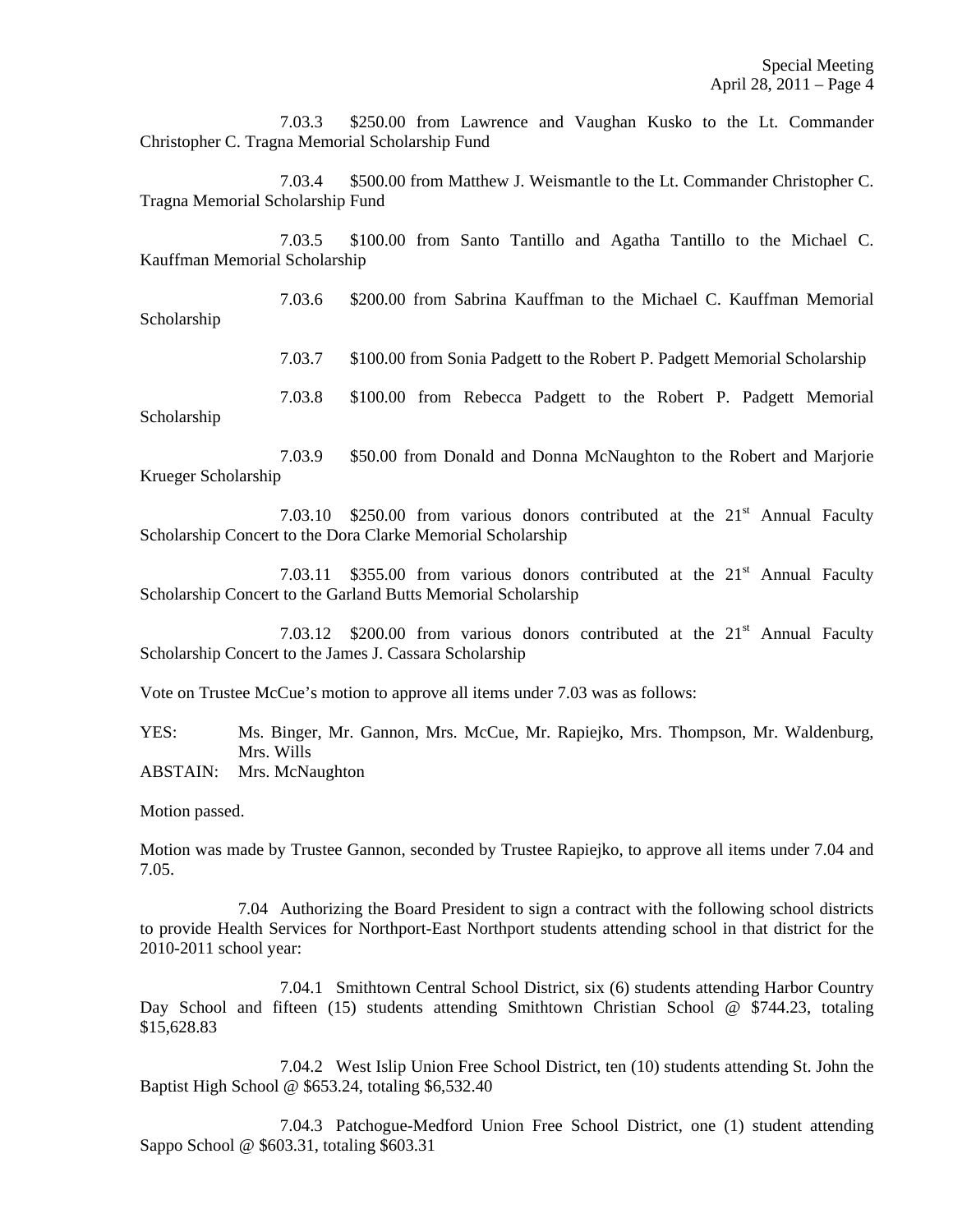7.04.4 Westbury Union Free School District, one (1) student attending Holy Child Academy @ \$869.32, totaling \$869.32

 7.04.5 Huntington Union Free School District, three (3) students attending St. Patrick School @ \$755.28, totaling \$2,265.84

 7.04.6 Manhasset Public Schools, one (1) student attending Our Lady of Grace and one (1) student attending St. Mary's High School @ \$856.16, totaling \$1,712.32

7.05 Approving the following resolution:

 "RESOLVED, that the Board of Education hereby approves an increase in the appropriation code A5540.4162.00.1501 (Athletic Trips – Boys Athletics) by \$550.00 with the understanding that this increase in appropriations is the result of unanticipated expenses associated with transportation of the boy's lacrosse team to Madison, CT to participate in the Daniel Hand Lacrosse Tournament.

 RESOLVED, that the Board of Education hereby approves an increase in the revenue code A2705 (Gifts and Donations) of the 2010-2011 budget by \$550.00 with the understanding that this increase in revenue is the result of a donation from the Northport Lacrosse Booster Club"

Vote on Trustee Gannon's motion to approve all items under 7.04 and 7.05 was unanimously carried.

#### 8. SUPERINTENDENT'S REPORT – FOR INFORMATION ONLY

8.01 Schedule I – Home Instruction

 8.02 Proposed 2011-2012 school hours for the District's nine schools as well as Trinity Regional School and Long Island Lutheran Elementary School

# 9. ADJOURNMENT INTO PUBLIC WORK SESSINO TO DISCUSS BOARD POLICIES

At 8:15 p.m., there being no further business to discuss, motion was made by Trustee Gannon, seconded by Trustee Thompson, to adjourn into Public Work Session to Discuss Board Policies

Unanimously carried.

9.01 Policies for review:

6145.11 Admission Fees Inter-Scholastic Activities

Recommendation to add language to the policy regarding limited seating availability to the District's website upon review of counsel, and implementation of voluntary donations without changing the policy.

6145/6145.2 Athletic Activities

Recommendation to update policy to new numbering system.

5210 Selection/Classification Procedures and Standards for Interscholastic

Sports Programs

Recommendation to table for further input from administration.

1500 Use of District Facilities